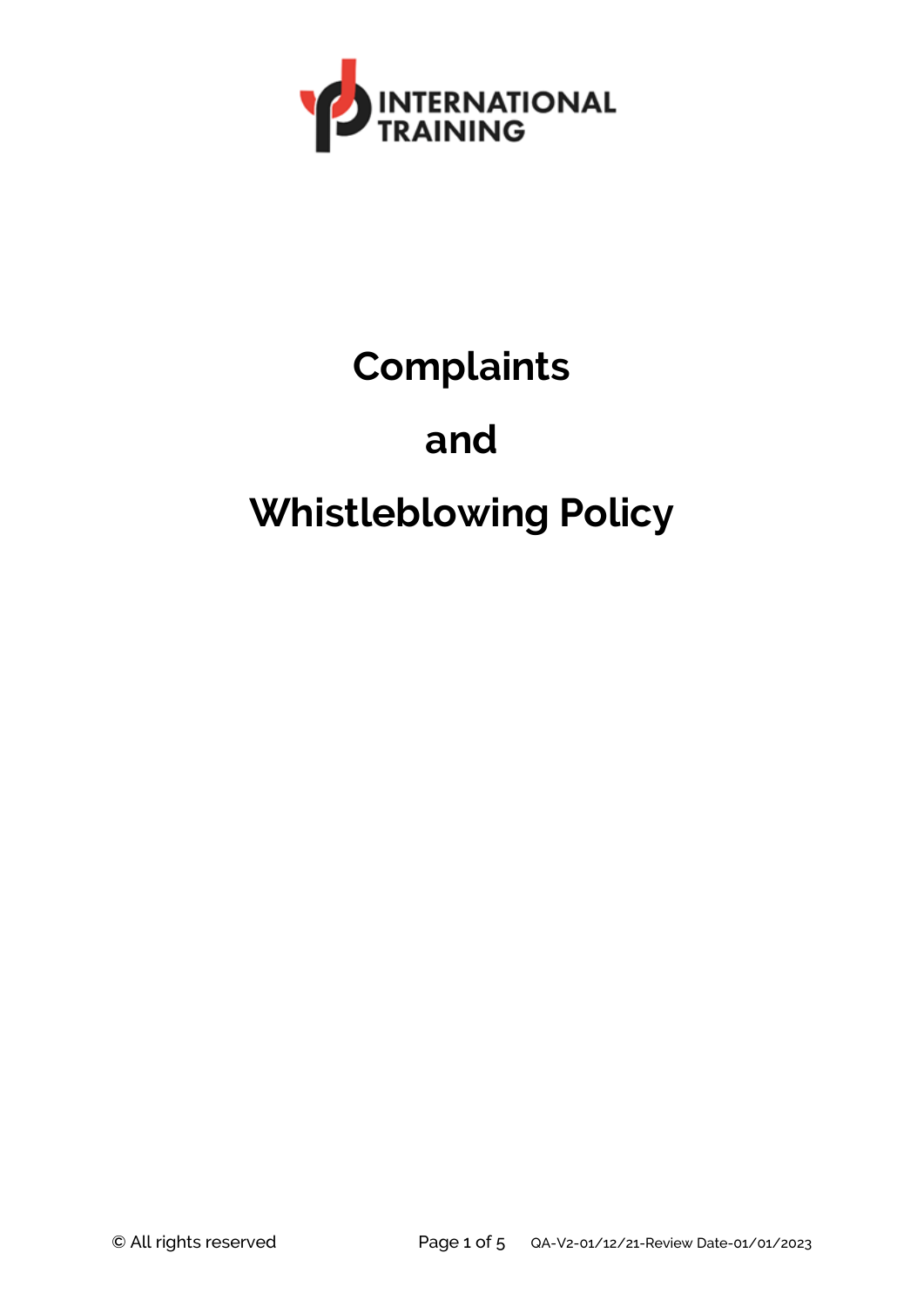

#### Scope

This policy applies to training programmes. It should be read in conjunction with all other policies in this guidance manual, particularly:

- Assessment Policy
- Equality Policy
- Malpractice and Maladministration Policy
- Data Protection Policy
- Appeals Policy

A complaint relates to any dissatisfaction with the provision of our training that has been drawn to the attention of a member of the training team but where the complainant is not satisfied with the outcome.

Whistleblowing relates to disclosures regarding any action that an individual considers to be illegal, unethical, or not in line with company policies. In legal terms, whistleblowing relates to workers, however we will recognise disclosures from any trainees, members of staff or the public.

Our Appeals Policy addresses issues with assessment decisions and is not part of the scope of this policy.

The purpose of this policy is to demonstrate our commitment to ensuring any concerns and complaints are dealt with efficiently and that we operate to the highest standards of openness, honesty, and accountability.

#### **Our commitment**

We always aim to ensure trainee and client satisfaction. Anyone involved in any aspect of the delivery, assessment and outcomes has the right to complain if they are dissatisfied about any aspect of the service they receive.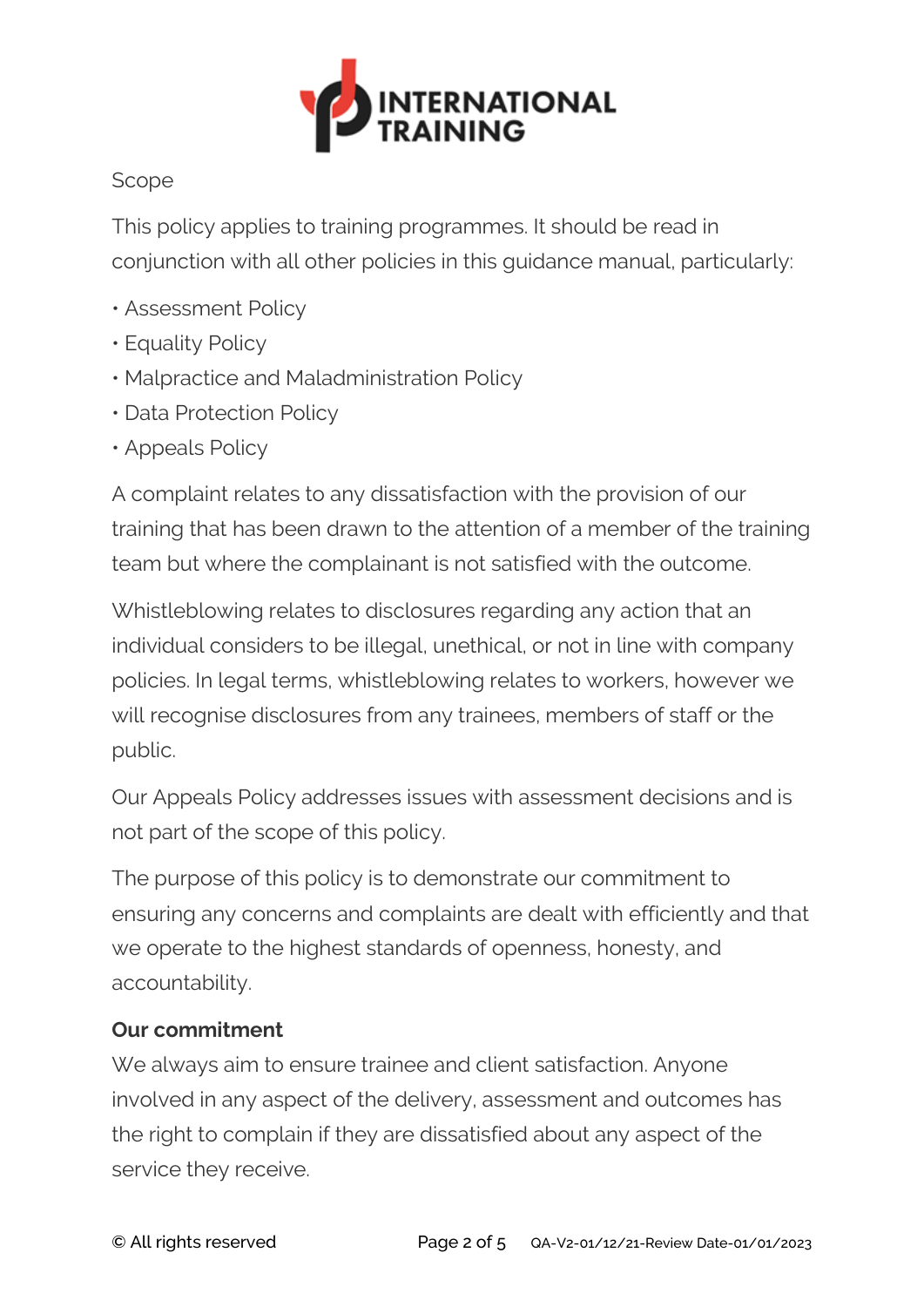

#### **Our procedures**

We will ensure that our staff are fully conversant with our policy and how to follow the procedures.

We will provide our stakeholders with details of how to appeal an assessment decision.

We will informally discuss and concerns with trainees or other stakeholders with a view to resolving concerns before a formal complaint is made.

We will only address a formal complaint when informal discussions and actions do not resolve the issue and if the stakeholder makes a request to do so.

We will follow our complaints and whistleblowing procedure to ensure timely and transparent decisions are made and so that any required actions can be carried out without adverse effect on trainee's progress.

We will ensure any complaints and disclosures are handled confidentially and only provide to others the information needed to carry out a full investigation and make a response.

We will ensure that any documentation related to the complaint is maintained confidentially. Full details will only be held for three months after the resolution of the complaint. Anonymised details will be maintained for one year after resolution of the complaint to contribute to our continuous improvement process.

We will ensure that any complaint or disclosure made in good faith will not disadvantage the complainant or lead to victimisation.

We will monitor complaints and disclosure we receive to review our service and contribute to continuous improvement.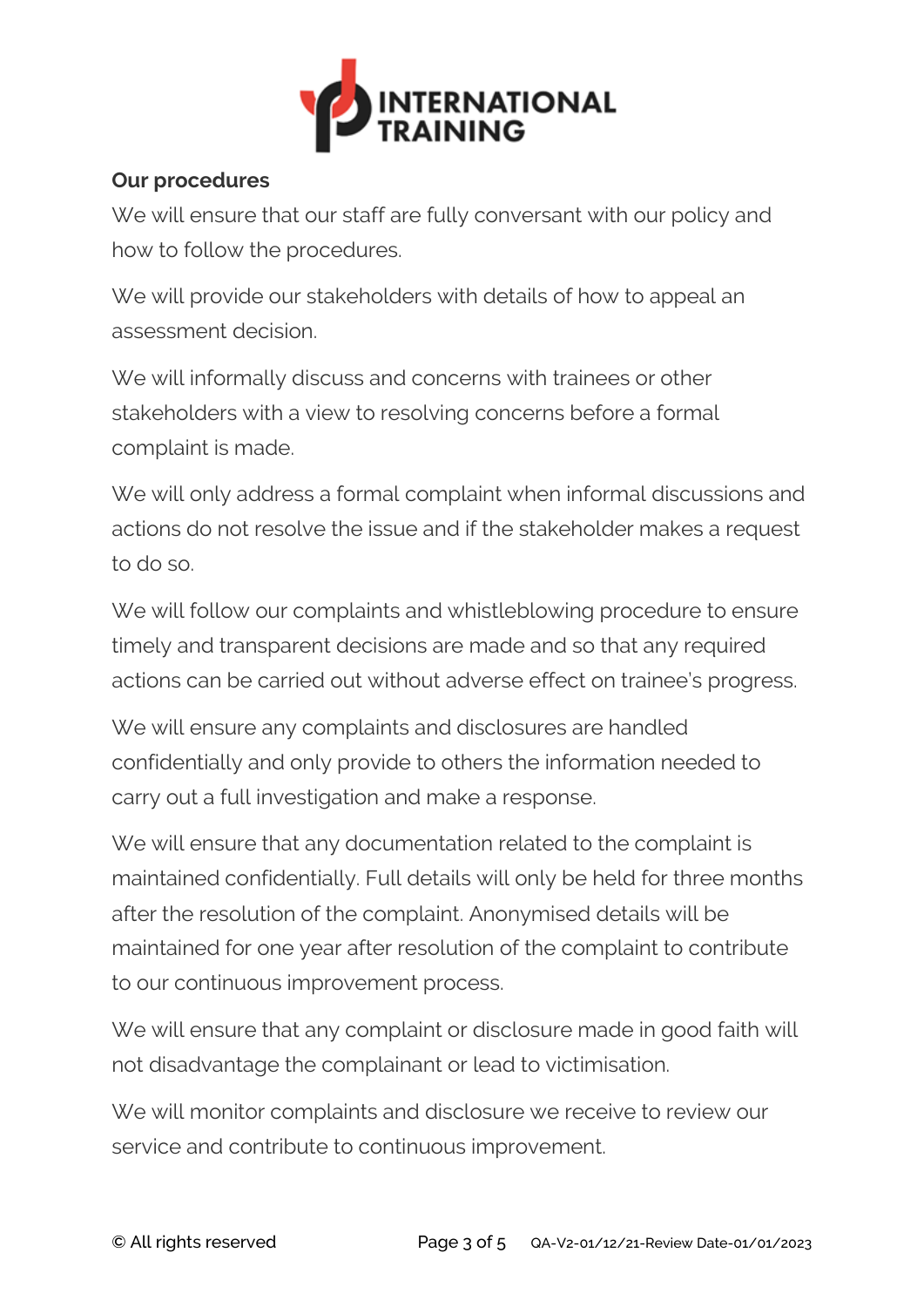

#### **Stage 1**

This process only applies after an informal discussion has taken place.

• The complaint/disclosure must be made to Chris West. Complaints must be made using the Complaint Form. Disclosures must be made by email. If the complaint/disclosure relates to Chris West, initial communication should be made to James Pike.

• Chris West carries out an investigation, collating all relevant evidence

• Chris West completes the Complaint Form (for complaints, or send an email for Disclosures) and responds to the stakeholder within seven days of the complaint/disclosure

• The stakeholder acknowledges the recommended outcome and signs the form (or responds be email in respect of disclosures). If resolved, no further action is required. If unresolved move to stage 2.

#### **Stage 2**

• The complaint is now escalated to the CAA.

COMPLAINT FORM This form should be completed by the person wanting to make a formal complaint. It should be used only after an informal discussion has taken place.